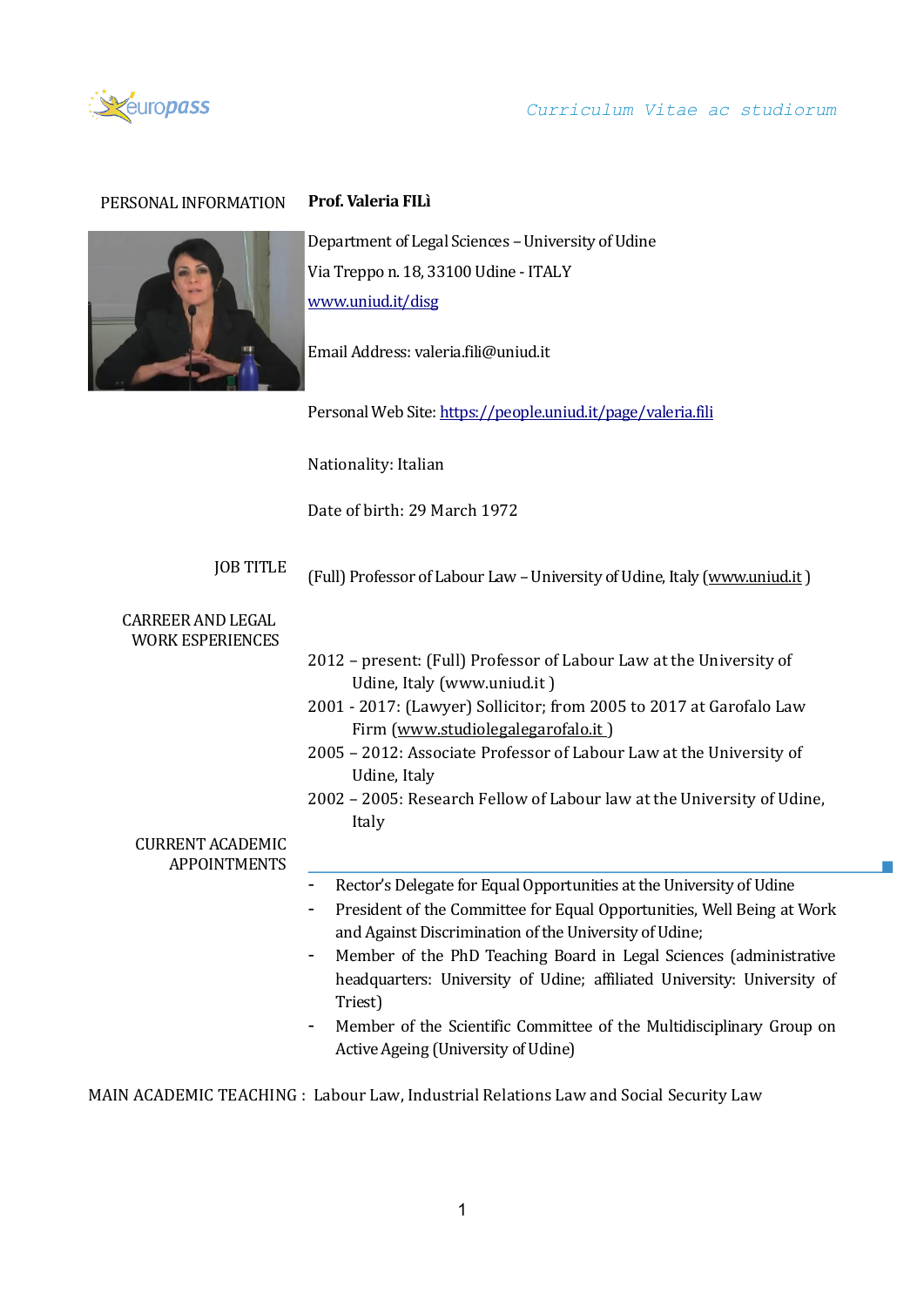

| <b>MEMBERSHIP</b>                                         |                                                                                                                                                                                                                                           |
|-----------------------------------------------------------|-------------------------------------------------------------------------------------------------------------------------------------------------------------------------------------------------------------------------------------------|
|                                                           | 2000 - present: member of the Italian Labour Law and Social Security<br>Association "AIDLASS - Associazione Italiana di Diritto del lavoro e della<br>sicurezza sociale" (www.aidlass.it)<br>2001 - 2017: Member of Udine Bar Association |
|                                                           |                                                                                                                                                                                                                                           |
| <b>EDUCATION</b>                                          |                                                                                                                                                                                                                                           |
|                                                           | 2001: admitted to the Bar                                                                                                                                                                                                                 |
|                                                           | 2001: Post-Doc in Labour Law at the University of Padova, Italy                                                                                                                                                                           |
|                                                           | 1998 - 2001: PhD in Labour Law at the University of Padova, Italy                                                                                                                                                                         |
|                                                           | 1991 - 1996: Law Degree at the University of Trieste, Italy, with the final<br>mark of 110/110 cum laude                                                                                                                                  |
|                                                           | 1986 - 1991: Secondary School Diploma at the Liceo Scientifico "Nicolò<br>Copernico" in Udine, Italy, with the final mark of 60/60                                                                                                        |
| PARTECIPATION IN<br>SCIENTIFIC/EDITORIAL<br><b>BOARDS</b> |                                                                                                                                                                                                                                           |
|                                                           | <b>CURRENTLY</b>                                                                                                                                                                                                                          |
|                                                           | MANAGING EDITOR AND MEMBER OF THE BOARD OF DIRECTORS:                                                                                                                                                                                     |
|                                                           | From 2020 - present: E-Journal of International and Comparative<br>٠<br>Labour Studies, ADAPT - University Press, ISSN 2280-4056;                                                                                                         |
|                                                           | <b>CHIEF OF THE EDITORIAL BOARD:</b>                                                                                                                                                                                                      |
|                                                           | From 2018 - present: Il lavoro nella giurisprudenza, IPSOA -<br>Wolters Kluwer Italia S.r.l., Milanofiori Assago (MI), ISSN 1591-4178;                                                                                                    |

# MEMBER OF THE BOARD OF DIRECTORS:

• From 2018– present: **VTDL - Variazioni su temi di diritto del lavoro**, Giappichelli Editore, Torino, ISSN 2499-4650;

# MEMBER OF THE SCIENTIFIC COMMITTEE:

- From 2020 (Dicember) present: **ADAPT Labour Studies e-Book Series (on line)** ISSN 2240-2721
- From 2020 (Dicember) present: **UNIUD INCLUSIVA – Book Series**, FORUM Editrice Universitaria Udinese.
- From 2015 present: **Il diritto del mercato del lavoro**, ESI, Napoli, ISSN:15904911.

MEMBER OF THE BOARD OF REFEREES: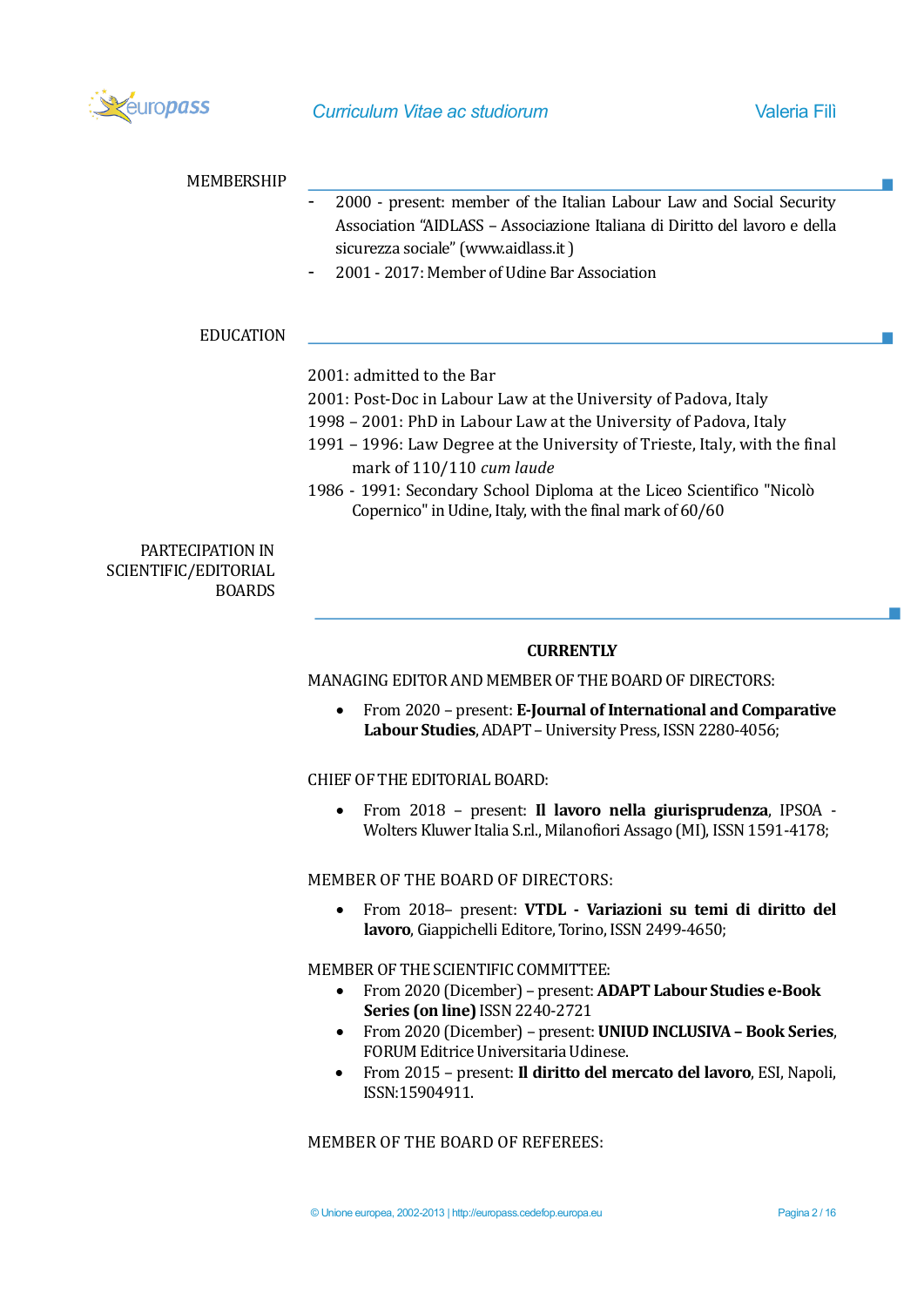

У.

- From 2020 present: **ADL-Argomenti di Diritto del lavoro**, La Tribuna, Piacenza, ISSN 1126-5760,
- From 2020 present: **Giurisprudenza italiana**, UTET Giuridica Wolters Kluwer, ISSN 1125-3029;
- From 2017 –present: **Professionalità studi**, ADAPT University Press, ISSN 0392-2790;

# MEMBER OF THE EDITORIAL BOARD

From 2020 - present: EQUAL Portal

https://www.dirittoantidiscriminatorio.it

## **PREVIOUSLY**

• From 2011 to 2017: Member of the Board of Referees of **Il lavoro nella giurisprudenza**, IPSOA - Wolters Kluwer Italia S.r.l., Milanofiori Assago (MI), ISSN 1591-4178.

# SCIENTIFIC RESEARCH FINANCED PROJECTS

# **CURRENTLY**

| YEARS | <b>FINANCED PROJECT</b>                                   |
|-------|-----------------------------------------------------------|
| 2022- | Principal Investigator of PRIN 2020 (PROGETTO DI RICERCA  |
| 2025  | DI RILEVANTE INTERESSE NAZIONALE) - Project title:        |
|       | LIVEABLE-LABOUR AS A DRIVER OF SUSTAINABLE                |
|       | DEVELOPMENT - University of Udine, University of Modena e |
|       | Reggio Emilia, University of Bari - Dipartimento Jonico,  |
|       | University of Macerata. Fin. MIUR: 564.000 EURO.          |

| <b>YEARS</b> | <b>FINANCED PROJECT</b>                                  |
|--------------|----------------------------------------------------------|
| $2021 -$     | Member of the Research Group URT-Unità di Ricerca presso |
| 2024         | Terzi founded by CNR-Dipartimento di Scienze             |
|              | BioAgroalimentari and Università di Udine.               |
|              | Project title: «Food and Health».                        |

| YEAR | <b>FINANCED PROJECT</b>                                          |
|------|------------------------------------------------------------------|
|      | 2021   Member of Research Group: Active Ageing Group UNIUD       |
|      | (www.uniud.it/activeageing) Progetto di ricerca finanziato dalla |
|      | Fondazione Friuli. Project title: «Personalized Health           |
|      | Management of Physical, Mental and Social Frailty in the         |
|      | Elderly». Fin. 50.000 euro.                                      |

| YEARS    | <b>FINANCED PROJECT</b>                                                    |
|----------|----------------------------------------------------------------------------|
| $2020 -$ | Member of the Research Group - PRIN-2017; Project title:                   |
| 2023     | <b>WORKING POOR N.E.E.D.S.: NEw Equity, Decent work and</b>                |
|          | <b>Skills</b> ; Principal Investigator: Prof. Marina Brollo, UniUD. Cofin. |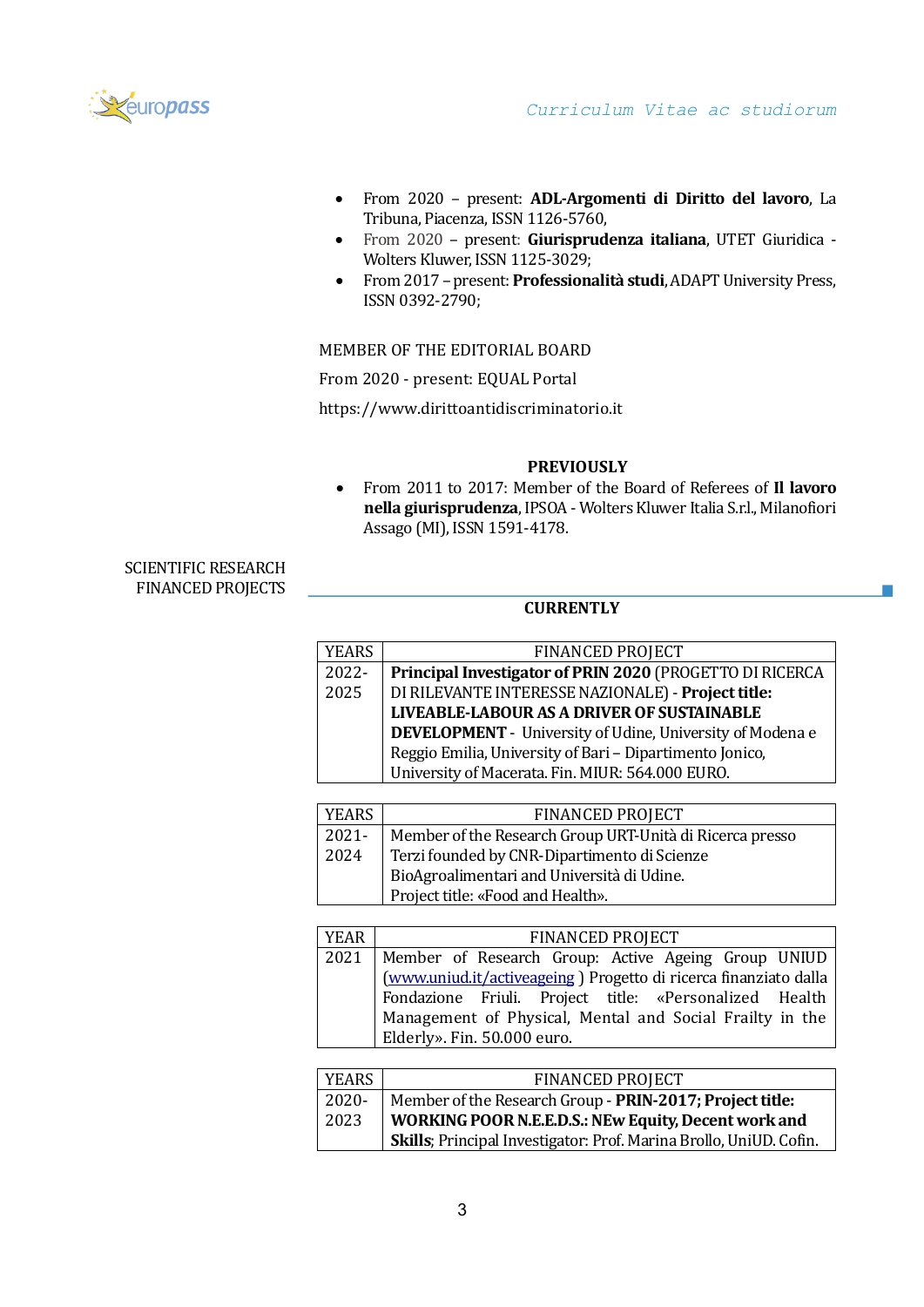

# MIUR: 355540 Euro

| YEARS    | <b>FINANCED PROJECT</b>                                     |
|----------|-------------------------------------------------------------|
| $2020 -$ | Member of the Scientific Committee of the Multidisciplinary |
| $2021 -$ | Group on Active Ageing and Member of the Research Group;    |
|          | project title: ALT FRAILTY - Personalized Health            |
|          | Management of Physical, Mental and Social Frailty in        |
|          | the Elderly - Fin. 50000 Euro (Univ. Udine and Friuli       |
|          | Foundation)                                                 |

| <b>YEARS</b> | <b>FINANCED PROJECT</b>                                     |
|--------------|-------------------------------------------------------------|
| 2019-        | Member of the Scientific Committee of the Multidisciplinary |
| 2020-        | Group on Active Ageing and Member of the Research Group,    |
| 2021         | project title: Sustainable Work: Healty Ageing from the     |
|              | very beginning of the working activity-Fin. 40000 Euro      |
|              | (Univ. Udine and INAIL)                                     |

# **PREVIOUSLY**

| 2019- | Principal Investigator of the Research Group; project title:         |
|-------|----------------------------------------------------------------------|
| 2020  | WORKING POOR AND INCOME SUPPORT MODELS                               |
|       | Fin.: 6.604,41 Euro (Univ. Udine).                                   |
| 2018- | Principal Investigator of the Research Group; project title:         |
| 2019  | <b>ITALIAN POPULATION AGEING: EMPLOYMENT AND</b>                     |
|       | WELFARE POLICIES - Fin.: 9.500 Euro (Univ. Udine).                   |
| 2018- | Principal Investigator of the Research Group; project title:         |
| 2020  | WORKING USING INTERNET- Fin.: 10.000 Euro (Univ. UdinE)              |
| 2014- | Member of the Scientific Board and Working Group for the             |
| 2015  | femminili<br>le<br>«Talenti<br>per<br>Pubbliche<br>project:          |
|       | Amministrazioni - Progetto Operativo di Assistenza Tecnica           |
|       | (POAT) "Rafforzamento delle strutture operative e delle              |
|       | competenze in tema di pari opportunità e<br>non                      |
|       | discriminazione nella Pubblica Amministrazione" -ex art. 15          |
|       | L. n. 241/1990 – Fin. 183000 Euro (Dipartimento per le pari          |
|       | opportunità - Presidenza del Consiglio dei Ministri e dal            |
|       | l'Università degli Studi di Udine - Dipartimento di Scienze          |
|       | giuridiche), v. http://prorete-pa.pariopportunita.gov.it             |
|       |                                                                      |
| 2012- | Member of the Research Group - PRIN 2010-2011 (P.I.: Prof.           |
| 2015  | Donata Gottardi - University of Verona); Fin. 411000 Euro.           |
| 2012- | Member of the Scientific Board and Working Group for the             |
| 2014  | project "Banca dati dei talenti femminili" -Fin. 45000 Euro          |
|       | (Regione Friuli Venezia Giulia - Banca Antonveneta -                 |
|       | Confindustria Udine)                                                 |
| 2005- | Member of the Research Group - PRIN 2005; project title:             |
| 2006  | "Incentivi per l'occupazione e strumenti di politiche attive per il  |
|       | lavoro nella potestà legislativa delle regioni" - (P.I. Prof. Marina |
|       | Brollo-Univ. Udine).                                                 |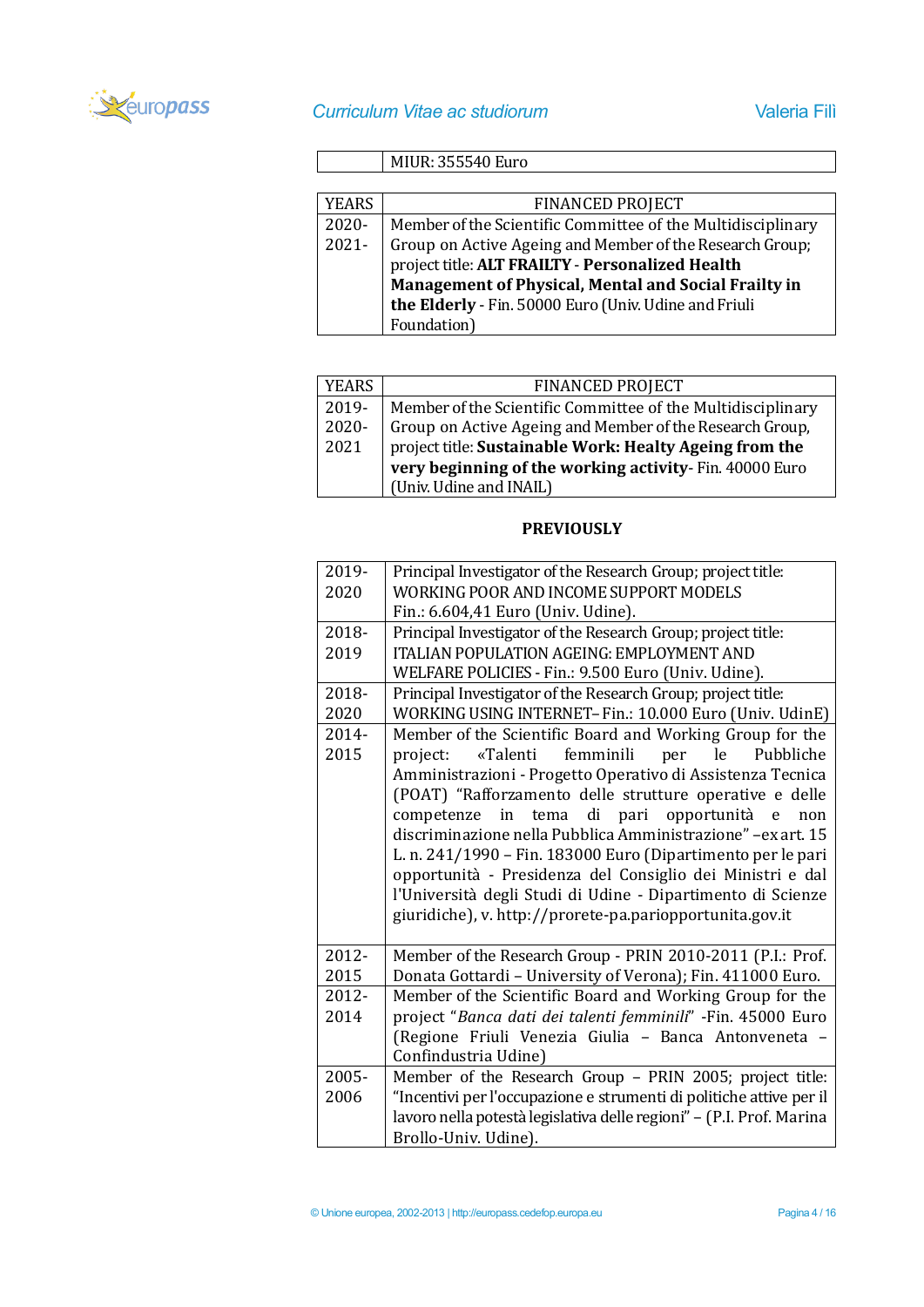

| 2004-    | Member of the Research Group - PRIN 2004; project title:          |
|----------|-------------------------------------------------------------------|
| 2005     | "Politiche attive per il lavoro e strumenti fiscali nella potestà |
|          | legislativa delle regioni" - (P.I. Prof. Marina Brollo-Univ.      |
|          | Udine).                                                           |
| 2003-    | Member of the Research Group - PRIN 2002; project title "Scelte"  |
| 2004     | di famiglia e di riproduzione in Friuli tra costrizioni           |
|          | economiche e intervento pubblico" - (P.I. Prof. M. Livi Bacci).   |
| 2002     | Principal Investigator - MURST 2001; project title: "Il lavoro    |
|          | dipendenze delle Amministrazioni Pubbliche:<br>alle               |
|          | reclutamento e tutela delle posizioni soggettive"; Fin.           |
|          | 2.713,34 Euro (Univ. Udine).                                      |
| $2001 -$ | Post-Doc. Grant; project title: "Lavoro alle dipendenze delle     |
| 2002     | Pubbliche Amministrazioni, contrattazione collettiva e tutela     |
|          | delle situazioni soggettive".                                     |
| $2001 -$ | Member of the Research Group - M.I.U.R. 2000: project title "La   |
| 2002     | bassa fecondità italiana tra costrizioni economiche e cambio      |
|          | di valori" - cambio di valori".                                   |
| 2001     | Principal Investigator - MURST 2000 denominato; project           |
|          | title: Federalismo amministrativo e mercato del lavoro. Fin.      |
|          | Lire 12.000.000 - Univ. Padova.                                   |
| 2000     | Principal Investigator - project title: Il nuovo collocamento dei |
|          | disabili. Fin. Lire 10.600.000 Univ. Padova.                      |

## SPEAKER/TEACHER IN SCIENTIFIC EVENTS

# **2001 – present:**

Speaker/Teacher in many Scientific Congresses, Workshops, Seminars, Webinars, Events, Masters, Life Long Learning Courses organized by Universities, Institutions (es. ILO), Scientific and Professional Associations, Professional Chambers.

# SCIENTIFIC /ACADEMIC PUBBLICATIONS

1997 - present:

#### **BOOKS**

# **2020**

Garofalo D., Tiraboschi M., Filì V., Seghezzi F. (edited by), Welfare e lavoro nella emergenza epidemiologica. Contributo sulla nuova questione sociale, Volume I. Covid-19 e rapporto di lavoro a cura di Valeria Filì; Volume II. Covid-19 e sostegno alle imprese e alle pubbliche amministrazioni a cura di Domenico Garofalo; Volume III. Covid-19 e sostegno al reddito a cura di Domenico Garofalo; Volume IV. Scuola, universita e formazione a distanza a cura di Michele Tiraboschi,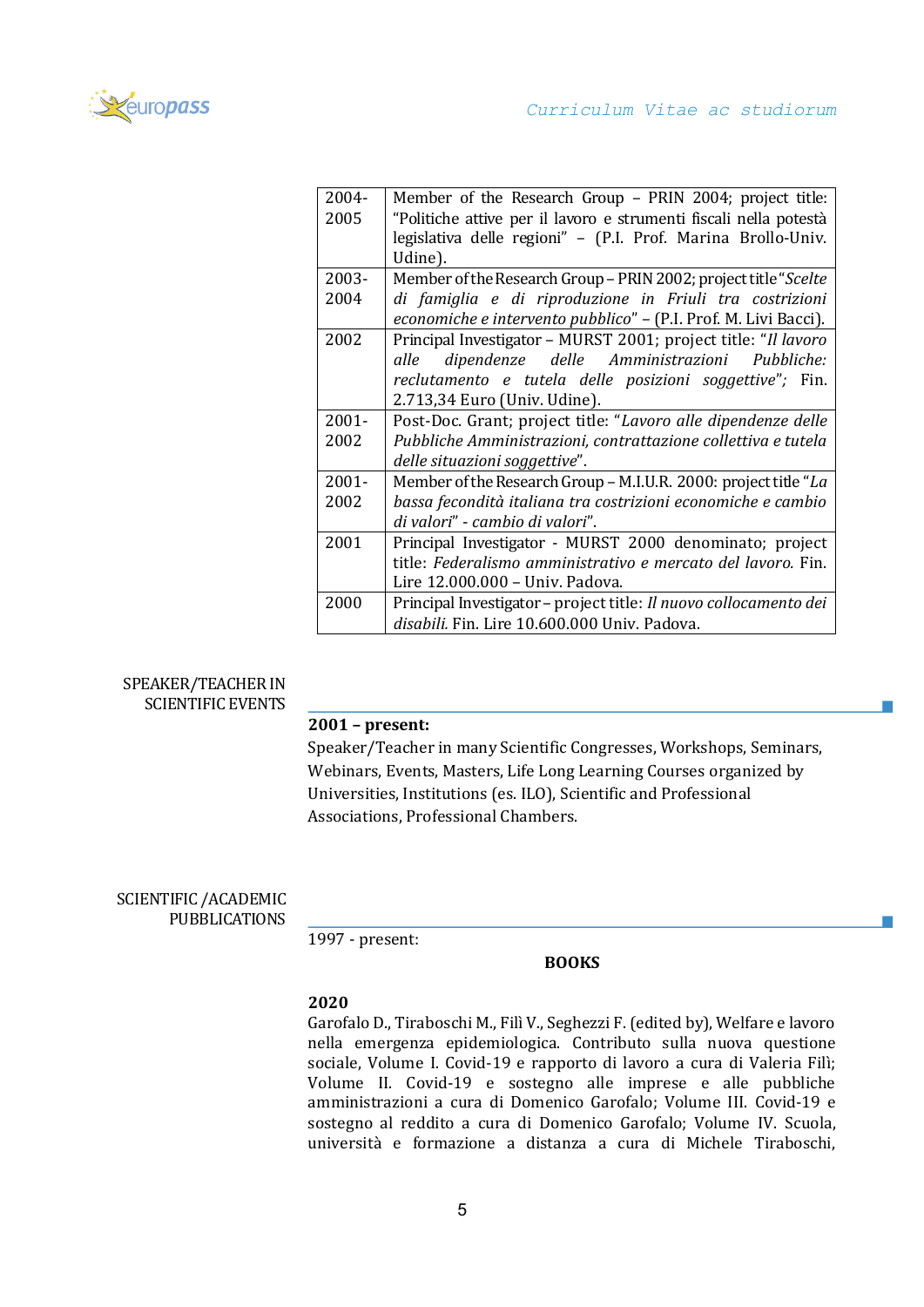

Francesco Seghezzi; Volume V. Le sfide per le relazioni industriali a cura di Michele Tiraboschi, Francesco Seghezzi, ADAPT *Labour Studies e-Book series open access*, nn. 89, 90, 91, 92, 93, ADAPT University Press, Modena, (ISBN 978-88-31940-40-5, ISBN 978-88-31940-41-2, ISBN 978-88- 31940-42-9, ISBN 978-88-31940-43-6, ISBN 978-88-31940-44-3), <https://moodle.adaptland.it/course/view.php?id=86>

# **2019**

Filì V. – Costantini F. (edited by), Legal Issues in the Digital Economy. The Impact of Disruptive Technologies in the Labour Market, ADAPT University Press – Cambridge Scholars Publishing, New Castel (UK), ISBN 9781527536937

# **2015**

Misure per la conciliazione delle esigenze di cura, di vita e di lavoro, Altalex editore, ISBN: 978-88-6504195-6 (eBook)

Contratto di lavoro a tempo indeterminato a tutele crescenti, Altalex editore, ISBN: 978-88-6504187-1 (eBook)

Riordino della normativa in tema di ammortizzatori sociali, Altalex editore, ISBN: 978-88-6504188-8 (eBook)

# **2010**

Il reddito imponibile ai fini contributivi, Giappichelli, Torino, 2010, pagine 288, codice ISBN 978-88-348-0989-1.

# **2002**

L'avviamento al lavoro tra liberalizzazione e decentramento, Kluwer – Ipsoa, Milano, 2002, pagine 307, codice ISBN 88-217-1760-7.

# **PAPERS/ARTICLES/ESSAYS**

# **2022**

Le ricadute dell'invecchiamento della popolazione sul Welfare, sul mercato del lavoro e sulla solidarietà intergenerazionale, in Salute e società (Franco Angeli), 2022, 3, in corso di pubblicazione.

Assegno unico universale e inverno demografico tra ideale e reale, in Lav. giur., 2022, n. 3, 221-229.

# **2021**

I diritti sindacali nella dimensione transnazionale del lavoro (alla prova della sfida tecnologica e delle transizioni occupazionali), in VTDL-Variazioni su Temi di Diritto del Lavoro, 2021, 3, 625-643.

La tutela previdenziale dei dipendenti pubblici contrattualizzati, in A. Boscati (a cura di), Il lavoro pubblico. Dalla contrattualizzazione al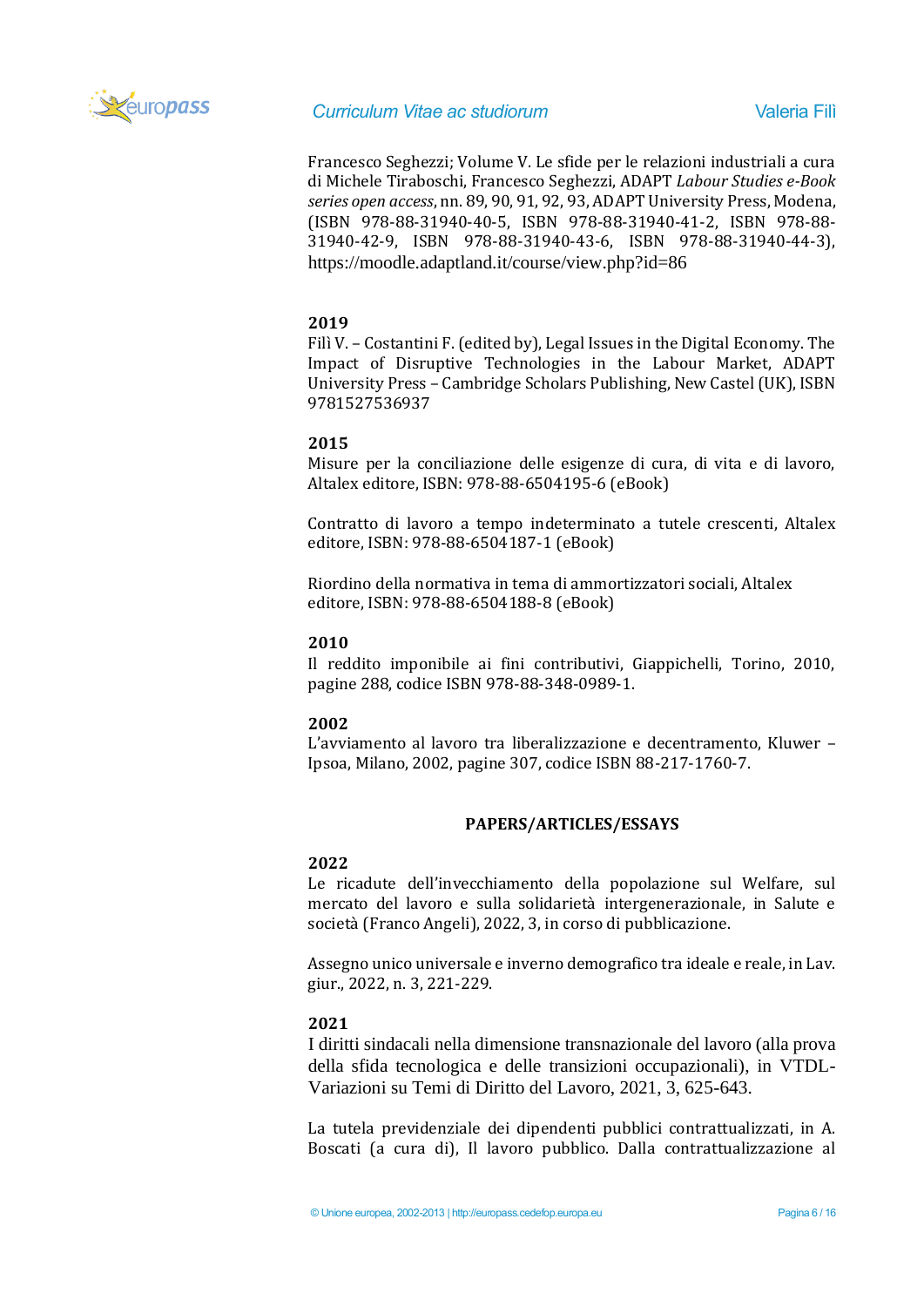

Governo Draghi, Maggioli editore, 2021, 653-672, ISBN/EAN 8891651358/9788891651358

Le difficili libertà delle donne tra gender wage gap, soffitti di cristallo e bassa fecondità, in Lavoro Diritti Europa – LDE, 2021, 2, *open access*: [https://www.lavorodirittieuropa.it/dottrina/parita-e-non-](https://www.lavorodirittieuropa.it/dottrina/parita-e-non-discriminazione/698-le-difficili-liberta-delle-donne-tra-gender-wage-gap-soffitti-di-cristallo-e-bassa-fecondita)

[discriminazione/698-le-difficili-liberta-delle-donne-tra-gender-wage](https://www.lavorodirittieuropa.it/dottrina/parita-e-non-discriminazione/698-le-difficili-liberta-delle-donne-tra-gender-wage-gap-soffitti-di-cristallo-e-bassa-fecondita)[gap-soffitti-di-cristallo-e-bassa-fecondita](https://www.lavorodirittieuropa.it/dottrina/parita-e-non-discriminazione/698-le-difficili-liberta-delle-donne-tra-gender-wage-gap-soffitti-di-cristallo-e-bassa-fecondita)

L'organizzazione del lavoro, in F. Carinci e A. Pizzoferrato (a cura di), Diritto del lavoro dell'Unione Europea, Giappichelli, Torino, 3° ed., 2021, 278 – 300, ISBN/EAN 9788892138537

Anziano/a, in M. Brollo, F. Bilotta e A. Zilli (a cura di), Lessico della dignità, Forum ed., Udine, 2021, ISBN 978-88-3283-208-2 (print), ISBN 978-88- 3283-261-7 (on line), open access: www. [https://forumeditrice.it/percorsi/storia-e-societa/tracce-itinerari-di](https://forumeditrice.it/percorsi/storia-e-societa/tracce-itinerari-di-ricerca/lessico-della-dignita?version=open)[ricerca/lessico-della-dignita?version=open](https://forumeditrice.it/percorsi/storia-e-societa/tracce-itinerari-di-ricerca/lessico-della-dignita?version=open)

## **2020**

La condizione del permesso di soggiorno e della lungo-residenza per l'accesso a prestazioni collegate alla maternità configura discriminazione, in L. Montanari e C. Severino (a cura di), Sistemi di Welfare e protezione effettiva dei diritti degli stranieri. Una prospettiva multilivello, 2020, ISBN 979-12-5976-022-7

Il tormentato bilanciamento tra diritti durante la pandemia nel prisma del rapporto di lavoro, in Filì V. (edited by), Volume I - Covid-19 e rapporto di lavoro, ADAPT *Labour Studies e-Book series*, n. 89, ISBN 978- 88-31940-40-5, 1-8, *open access v. [qui](https://moodle.adaptland.it/pluginfile.php/58774/mod_resource/content/1/vol_89_2020_garofalo_et_al_vol_I.pdf)*

Strumenti di salvataggio del diritto a pensione per le carriere discontinue, in Riv. giur. Lav., 2020, 4, I, 685-703.

Diritto del lavoro dell'emergenza epidemiologica da covid-19 e nuova "questione sociale", in Lav. Giur, 2020, 4, 332-340.

I lavoratori anziani tra esclusione e inclusione, in Arg. Dir. Lav., 2020, 2, 369-385.

# **2019**

Gig Economy, Platform Workers' Needs and Social Security Challenges, in Tremolada M. e Topo A. (a cura di), Le tutele del lavoro nelle trasformazioni dell'impresa. *Liber amicorum* Carlo Cester, Cacucci ed., Bari, 85-100, ISBN 978-88-6611-843-5

Il lavoro nel "decreto crescita", in Lav. Giur., 2019, 12, 1077-1087.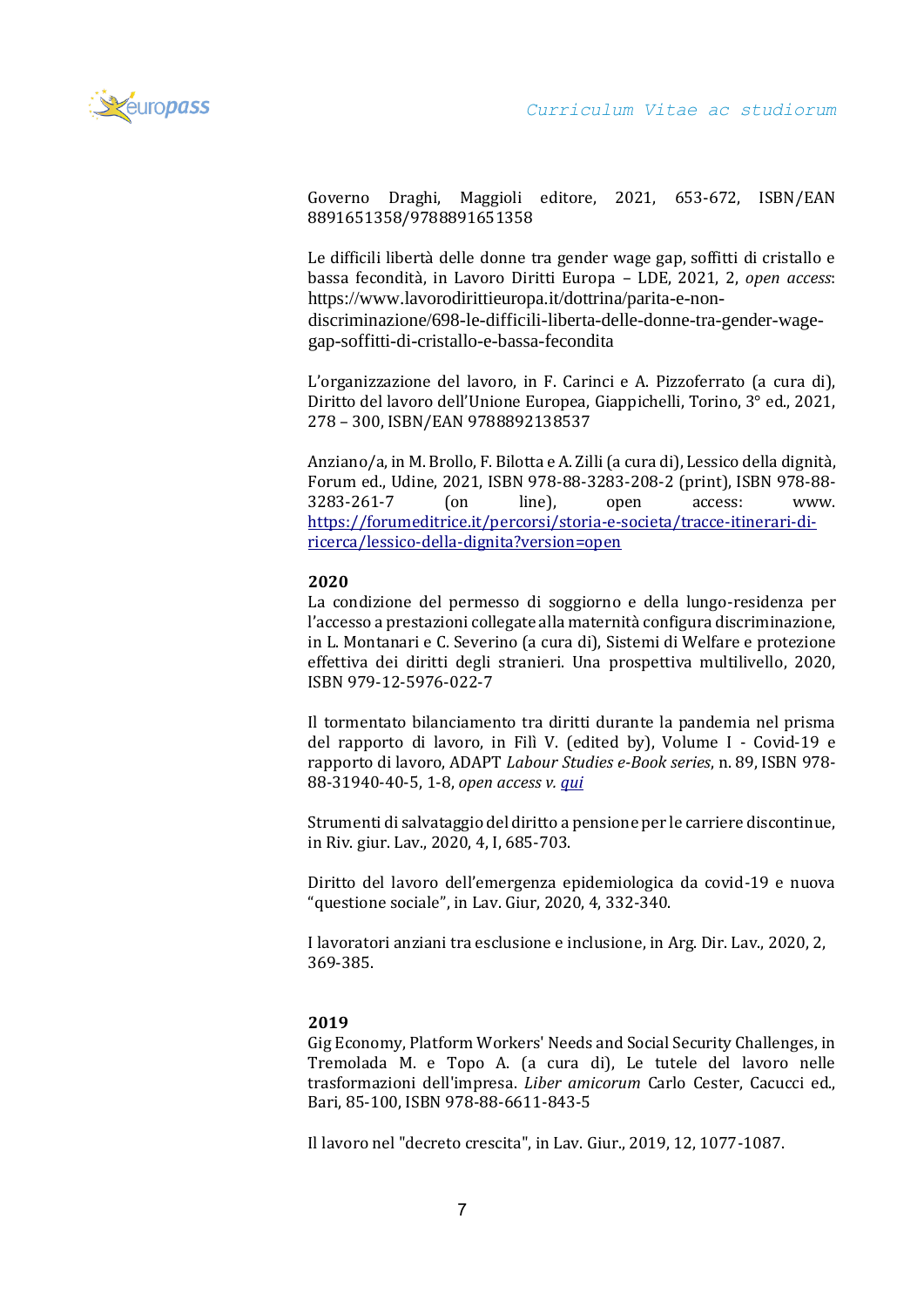

Lesioni maxillo-dentarie, protesi e copertura assicurativa dell'inail: un interessante contrasto tra corti, in Resp. Civ. Prev., 2019, 1250-1258.

La condizione del permesso di soggiorno prevista per le madri straniere configura secondo la Cassazione una discriminazione, in Labor, 2019, 549-563.

Platform Workers' Needs and Social Security Challenges, in Filì – Costantini (edited by), Legal Issues in the Digital Economy. The Impact of Disruptive Technologies in the Labour Market, ADAPT University Press – Cambridge Scholars Publishing, New Castel (UK), ISBN 9781527536937, 105.

La nuova frontiera del danno risarcibile da condotta illecita del datore di lavoro, in Resp. Civ. Prev., 2019, 3, 796.

Il punto sulla giurisprudenza in materia di occasione di lavoro e infortunio in itinere, in Resp. Civ. Prev., 2019, 1, 70.

Finanziamento del sistema di Welfare, Sostenibilità e riforme in cantiere, in Canavesi e Ales (a cura di), La vecchiaia nella tutela pensionistica, Giappichelli, Torino, 2019, 14.

#### **2018**

Decreto legge n. 87 del 2018 convertito nella legge n. 96 e dignità dei lavoratori, in Lav. Giur, 2018, 10, 1-14.

Nuove sfide, tutele e opportunità per i professionisti nelle deleghe della l. n. 81/2017, in D. Garofalo (a cura di), La nuova frontiera del lavoro: autonomo – agile – occasionale, ADAPT UNIVERSITY PRESS, ISBN 978- 88-31940-00-9

Stabilizzazione ed estensione dell'indennità di disoccupazione per i lavoratori con rapporto di collaborazione coordinata e continuative, in Zilio Grandi G. e Biasi M. (a cura di), Commentario breve allo statuto del lavoro autonomo e del lavoro agile, Wolters Kluwer, Milano, 2018, 347 e ss.

Commento agli artt. 23, 24, 25, 26, 27, 28 del decreto legislativo 14 settembre 2015, n. 150 - Disposizioni per il riordino della normativa in materia di servizi per il lavoro e di politiche attive, ai sensi dell'articolo 1, comma 3, della legge 10 dicembre 2014, n. 183, in R. De Luca Tamajo, O. Mazzotta (a cura di), Commentario breve alle leggi sul lavoro, Wolters Kluwer, CEDAM, Milano, Padova, 2018, 3008 e ss.

Il patto di servizio personalizzato nel d.lgs. n. 150/2015, in Calcaterra L. (a cura di), Tutele del lavoro ed esigenze della produzione. Le riforme del quinquennio 2011-2015. Studi in onore di Raffaele De Luca Tamajo, ES, Napoli, 739 e ss.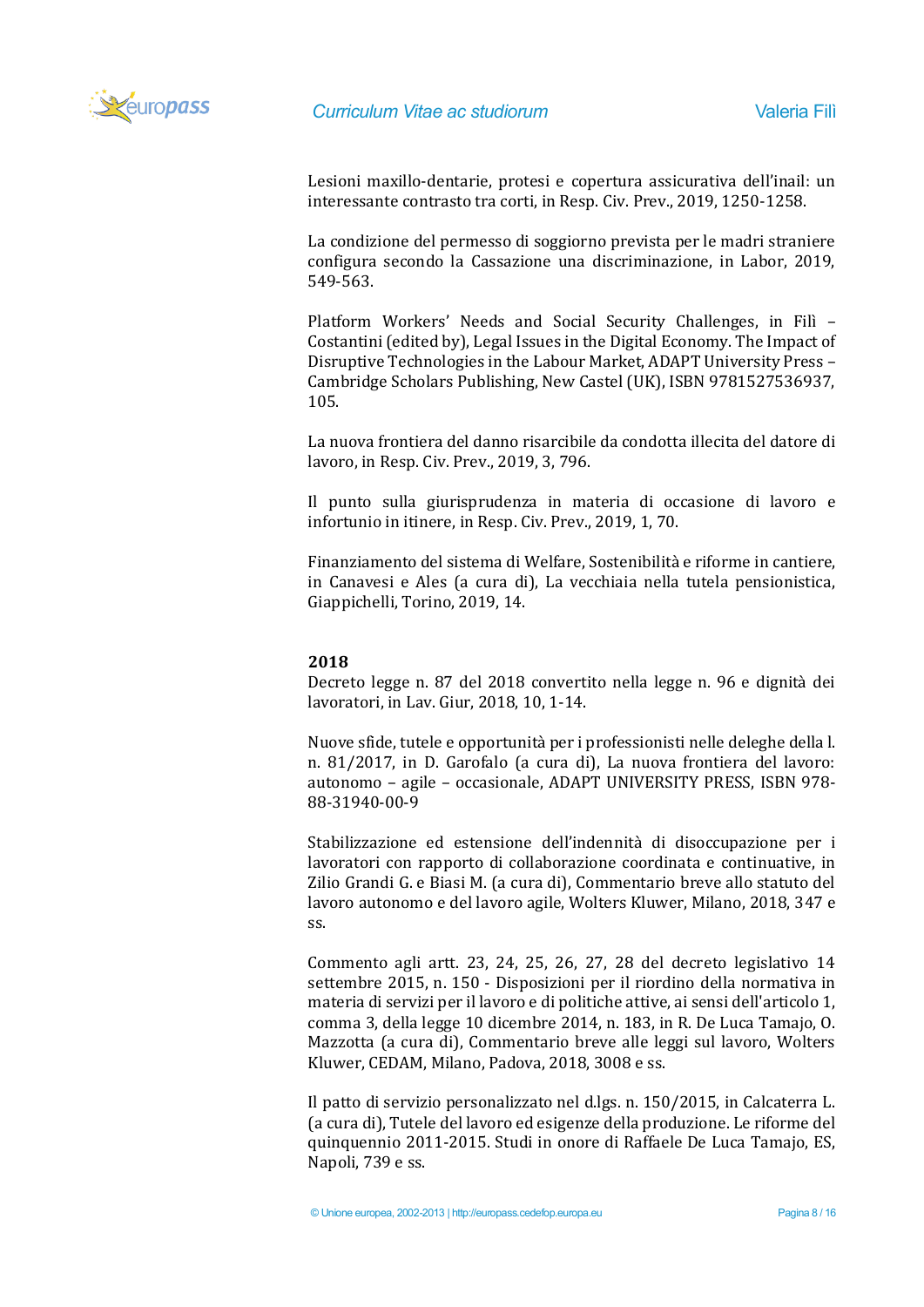

[Le carriere lavorative femminili e i differenziali retributivi, in Consigliera](https://air.uniud.it/preview-item/130703?queryId=mysubmissions&)  [di Parità Regione Friuli Venezia Giulia \(a cura di\), Il lavoro femminile in](https://air.uniud.it/preview-item/130703?queryId=mysubmissions&)  [Friuli Venezia Giulia. Rapporto 2017, ISBN:9788891734617, Trieste, 91](https://air.uniud.it/preview-item/130703?queryId=mysubmissions&)  [e ss.](https://air.uniud.it/preview-item/130703?queryId=mysubmissions&)

La sostenibilità del sistema pensionistico italiano tra equilibri ed equilibrismi, in *Massimario di Giurisprudenza del lavoro*, fascicolo unico 2018.

# **2017**

Un reddito minimo di maternità come antidoto alle discriminazioni e alla bassa natalità, in O. Bonardi (a cura di), Eguaglianza e divieti di discriminazione nell'era del diritto del lavoro derogabile, 2017, EDIESSE, Roma, 319 e ss.

Il computo dell'anzianità di servizio nel cambio di appalto, in D. Garofalo (a cura di), Appalti e lavoro. Volume secondo. Disciplina lavoristica, G. Giappichelli, Torino, 2017, 269 e ss.

Recensione a Paola Bozzao, Anzianità, lavori e diritti, in Arg. Dir. lav., 2017, 4-5, 1057 e ss.

# **2016**

Sull'obbligo della pubblica amministrazione di motivare il licenziamento del dipendente con quarant'anni di contributi, in Riv. dir. sicurezza sociale, 2016, 4, 695 e ss.

Servizi per il lavoro e misure di workfare nel d.lgs. n. 150/2015, in Dir. mercato lav., 2016, fascicolo 3/15, 511 e ss.

I servizi privati per il lavoro, in Ghera E. e Garofalo D. (a cura di), Organizzazione e disciplina del mercato del lavoro nel Jobs Act 2, Cacucci, Bari, 95 e ss.

Il patto di servizio personalizzato, in Ghera E. e Garofalo D. (a cura di), Organizzazione e disciplina del mercato del lavoro nel Jobs Act 2, Cacucci, Bari, 175 e ss.

Questioni aperte in tema di somministrazione di lavoro, in Carinci F. (a cura di), Jobs Act: un primo bilancio. Atti del XI Seminario di Bertinoro (Bologna, 22-23 ottobre 2015), ADAPT Labour studies – ebook series n. 54, ADAPT University Press, Modena, 260 e ss.

L'inclusione da diritto a obbligo, in M. Brollo, C. Cester, L. Menghini (a cura di), Legalità e rapporti di lavoro. Incentivi e sanzioni, Edizioni Università di Trieste, Trieste, 2016, 113 e ss.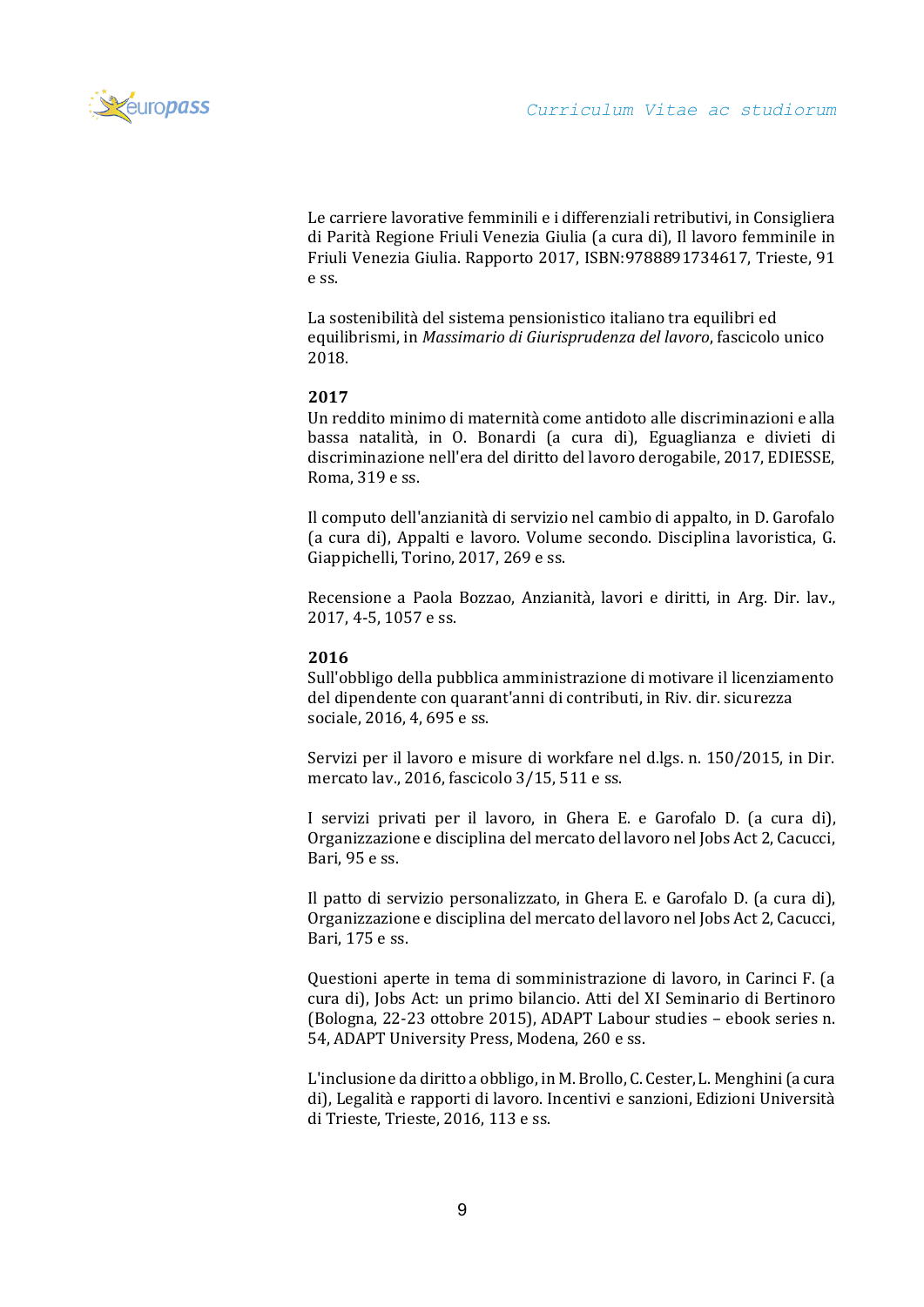

# **2015**

L'assegno individuale di ricollocazione tra Welfare e Workfare, in Zilio Grandi G. e Biasi M. (a cura di), Commentario Breve alla riforma Jobs Act, Wolters Kluwer – CEDAM, Milano, ISBN 9788813352998, 2015, 374 – 380.

Risposta al quesito: Il lavoro parasubordinato organizzato dal committente, in Colloqui giuridici sul lavoro a cura di A. Vallebona, 2015, Il Sole 24 Ore, pp. 41 - 43.

Le collaborazioni organizzate dal committente nel d.lgs. n. 81/2015, in Lav. giur., 2015, n. 12, pp. 1091 – 1100.

Obiettivi e finanziamenti delle misure per la conciliazione delle esigenze di cura, vita e lavoro, in Ghera E. e Garofalo D. (a cura di), Contratti di lavoro, mansioni e misure per la conciliazione vita-lavoro nel Jobs Act 2 — 2 — Commento ai decreti legislativi 24 giugno 2015, nn. 80 e 81, in attuazione dlela legge 10 dicembre 2014, n. 183, Cacucci, Bari, 2015, (ISBN 9788866114727), pp. 483 – 488.

La somministrazione di lavoro [paragrafi 1, 1.1, 4.1, 5, 6, 7, 8], in Ghera E. e Garofalo D. (a cura di), Contratti di lavoro, mansioni e misure per la conciliazione vita-lavoro nel Jobs Act 2 — Commento ai decreti legislativi 24 giugno 2015, nn. 80 e 81, in attuazione dlela legge 10 dicembre 2014, n. 183, Cacucci, Bari, 2015, (ISBN 9788866114727), pp. 293 - 339.

Capitolo VII – L'organizzazione del lavoro, in Carinci F. e Pizzoferrato A. (a cura di), Manuale di Diritto del lavoro dell'Unione Europea, Giappichelli ed., Torino, in corso di pubblicazione

Prime note sulla somministrazione di lavoro (artt. 30 - 40), in Carinci F. (a cura di), Commento al d.lgs. 15 giugno 2015, n. 81: le tipologie contrattuali e lo jus variandi, ADAPT Labour Studies, e-Book series n. 48, ADAPT University Press, Modena, pp. 197-240[, www.adapt.it](http://www.adapt.it/) (ISBN 978- 88-98652-52-5).

Tutela risarcitoria e indennitaria: profili quantificatori, previdenziali e fiscali, in Ghera E. e Garofalo D. (a cura di), Le tutele per i licenziamenti e per la disoccupazione involontaria nel Jobs Act 2 – Commento ai decreti legislativi 4 marzo 2015, nn. 22 e 23, in attuazione della legge 10 dicembre 2014, n. 183, Cacucci, Bari, 2015, (ISBN 9788866114383), pp. 185-217

# **2014**

Morte del lavoratore e danno non patrimoniale da perdita della vita, in LG, 2014, 6, pp. 531- 544.

Il problematico connubio della somministrazione con il contratto a termine, in LG – Gli speciali, 2014, pp. 43-49.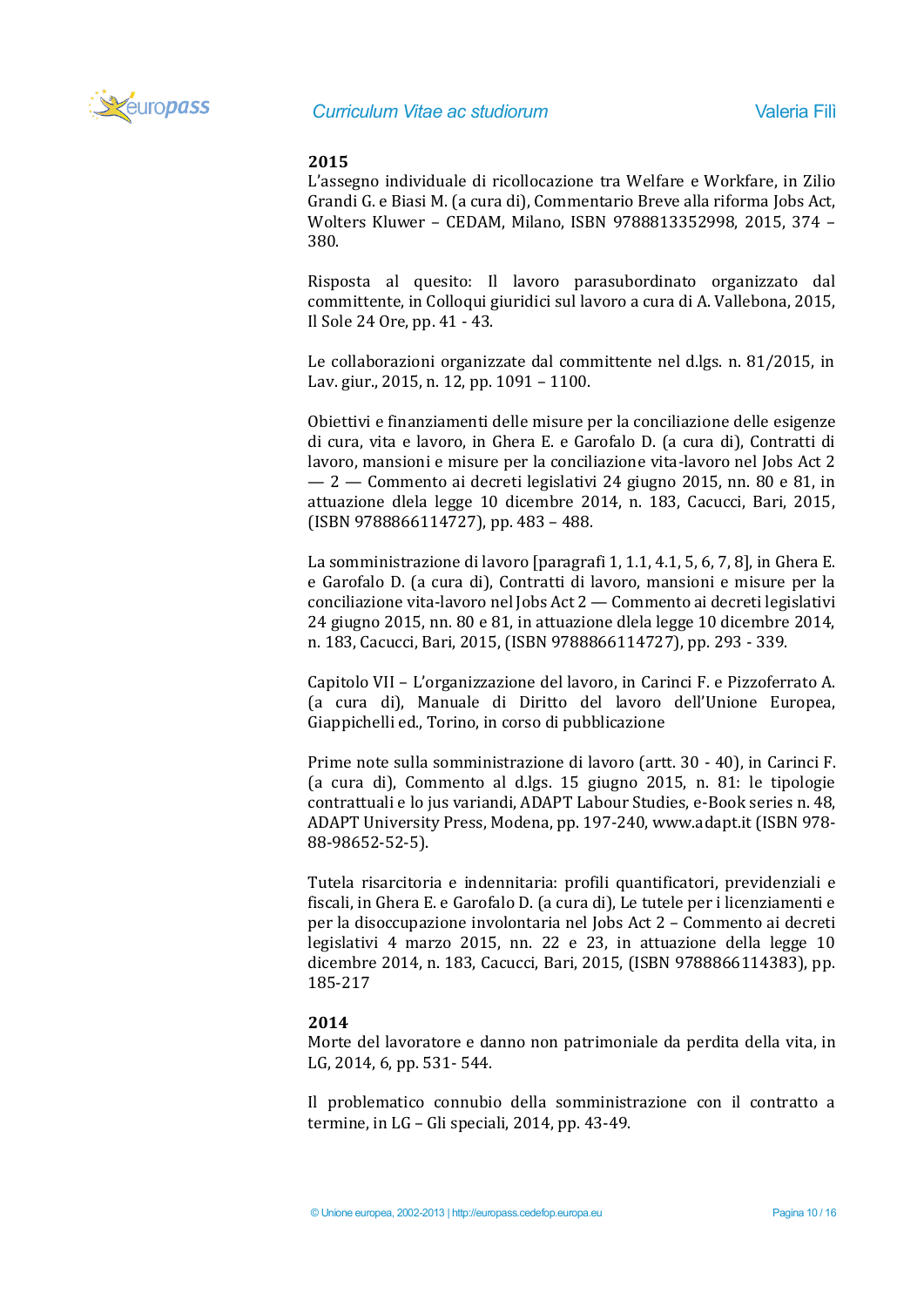

Le modifiche al contratto di somministrazione (art. 1), in Carinci F. e Zilio Grandi G. (a cura di), La politica del lavoro del Governo Renzi – atto I, Commento al d.l. 20 marzo 2014, n. 34 coordinato con la legge di conversione 14 magio 2014, n. 78, ADAPT Labour Studies, e-Book series n. 30, ADAPT University Press, Modena, 2014, pp. 139-160, [www.adapt.it](http://www.adapt.it/) (ISBN 978-88-98-652-32-7).

# **2013**

Il contratto di lavoro a progetto nella legge n. 99 del 2013, in Lav. Giur., Gli Speciali – "Pacchetto lavoro": interventi urgenti per la promozione dell'occupazione, 2013, pp. 19-26.

Commento all'art. 2096 c.c. – Assunzione in prova, in Gabrielli E. (diretto da), Commentario al codice civile, Sezione del lavoro a cura di Vallebona A., Utet Giuridica, Torino, ISBN 978-88-598-0817-6, pp. 554 -610.

# **2012**

Le tutele e gli incentivi per l'occupazione femminile, in Brollo M. (a cura di), Trattato di Diritto del lavoro diretto da Carinci F. e Persiani M., vol. VI, Cedam, Padova, 2012, ISBN 978-88-13-30910-7, pp. 891-928.

Politiche attive e servizi per l'impiego, in Carinci F. e Miscione M. (a cura di), Commentario alla Riforma Fornero, supplemento al n. 33 di Dir. e prat. lav., Ipsoa, Milano, pp. 192-199.

# **2011**

Contrattazione di prossimità e poteri di deroga nella Manovra di ferragosto (art. 8, d.l. n. 138/2011), Lav. giur., 2011, 10 pp. 977-985.

Gli adempimenti formali relativi alle pubbliche amministrazioni, in Miscione M. e Garofalo D. (a cura di), Il Collegato Lavoro 2010. Commentario alla Legge n. 183/2010, Collana Leggi e Lavoro diretta da Carinci F., Ipsoa, Milano, 2011, p. 661-670.

Le deleghe in materia di servizi all'impiego, incentivi all'occupazione e lavoro femminile, in M. Miscione E D. Garofalo (a cura di), Il Collegato Lavoro 2010. Commentario alla Legge n. 183/2010, Collana Leggi e Lavoro diretta da Carinci F., vol. 18, Ipsoa, Milano, 2011, p. 493-516.

Una riflessione sul Collegato Lavoro 2010 alla luce del Libro Bianco 2001, in Miscione M. e Garofalo D. (a cura di), Il Collegato Lavoro 2010. Commentario alla Legge n. 183/2010. Collana Leggi e Lavoro diretta da F. Carinci. vol. 18, Ipsoa, Milano, 2011, p. 99-104.

# **2010**

Danno biologico e assicurazione obbligatoria contro gli infortuni sul lavoro e le malattie professionali, in Delle Monache S. (a cura di) Danno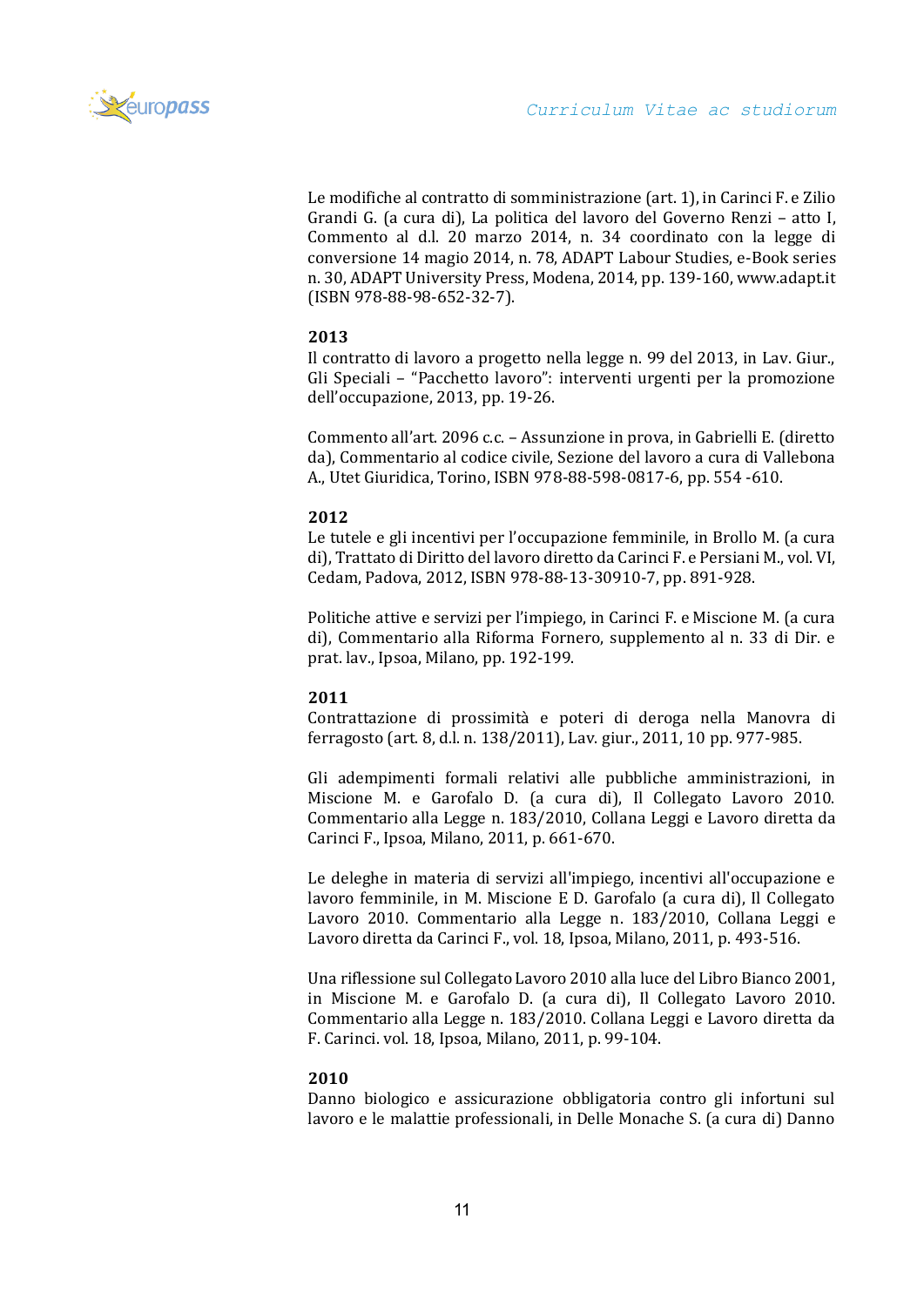

non patrimoniale, in Patti S. (diretto da) Trattati brevi - Responsabilità civile - Danno non patrimoniale, Utet Giuridica, Torino, 2010, p. 225-256.

L'abuso dei diritti del lavoratore, in Colloqui giuridici sul lavoro - MGL, 2010, vol. 1, p. 24-27.

# **2009**

Il libro unico del lavoro e gli altri adempimenti formali di gestione del rapporto di lavoro, in Miscione M. e Carinci F. (a cura di), Commentario alla legge n. 133/2008. Lavoro privato, pubblico e previdenza, Ipsoa - Indicitalia, Milano, 2009, pp. 533-558.

## **2008**

Le deleghe per il riordino della normativa in materia di servizi per l'impiego e incentivi all'occupazione, in Carinci F. e Miscione M. (a cura di), Il Collegato lavoro 2008. L. 24 dicembre 2007, n. 247, Ipsoa, Milano, pp. 19 e ss.

Sulla sanzionabilità disciplinare dell'omessa denuncia a fini prevenzionali, in Lav. Giur., 2008, n. 1, pp. 35 e ss.

## **2007**

Strumenti "glocal" di tutela dei diritti dei lavoratori, in Montuschi L. (a cura di), Un diritto in evoluzione. Studi in onore di Yasuo Suwa, Collana ADAPT-Fondazione "Marco Biagi", Giuffrè, Milano, 2007, pp. 107 e ss..

Il lavoro marittimo alla ricerca del difficile equilibrio tra tutela della concorrenza e diritti dei lavoratori, in Dir. Rel. Ind., 2007, n. 3, pp. 773 e ss.

Il contratto di formazione e lavoro, in Carinci F. (diretto da), Commentario di Diritto del lavoro, vol. II, a cura di Cester C., Utet, Torino, 2007, pp. 1910 e ss.;

Organizzazione e disciplina del mercato del lavoro, in Carinci F. (diretto da), Commentario di Diritto del lavoro, vol. II, a cura di Cester C., Utet, Torino, 2007, pp. 181 e ss.;

Matrimonio, in Sesta M. (a cura di), Codice della famiglia, Giuffrè, Milano, 2007, pp. 3659 e ss.;

Gli adempimenti connessi all'instaurazione, trasformazione e cessazione dei rapporti di lavoro, in Miscione M. e Garofalo D. (a cura di), Il lavoro nella Finanziaria 2007. Commento alla L. 27 dicembre 2006, n. 296, Ipsoa, Milano, 2007, pp. 39 e ss.

La tutela del lavoro parasubordinato tra stabilizzazione e buone prassi, in Miscione M. e Garofalo D. (a cura di), Il lavoro nella Finanziaria 2007. Commento alla L. 27 dicembre 2006, n. 296, Ipsoa, Milano, 2007, pp. 39 e ss.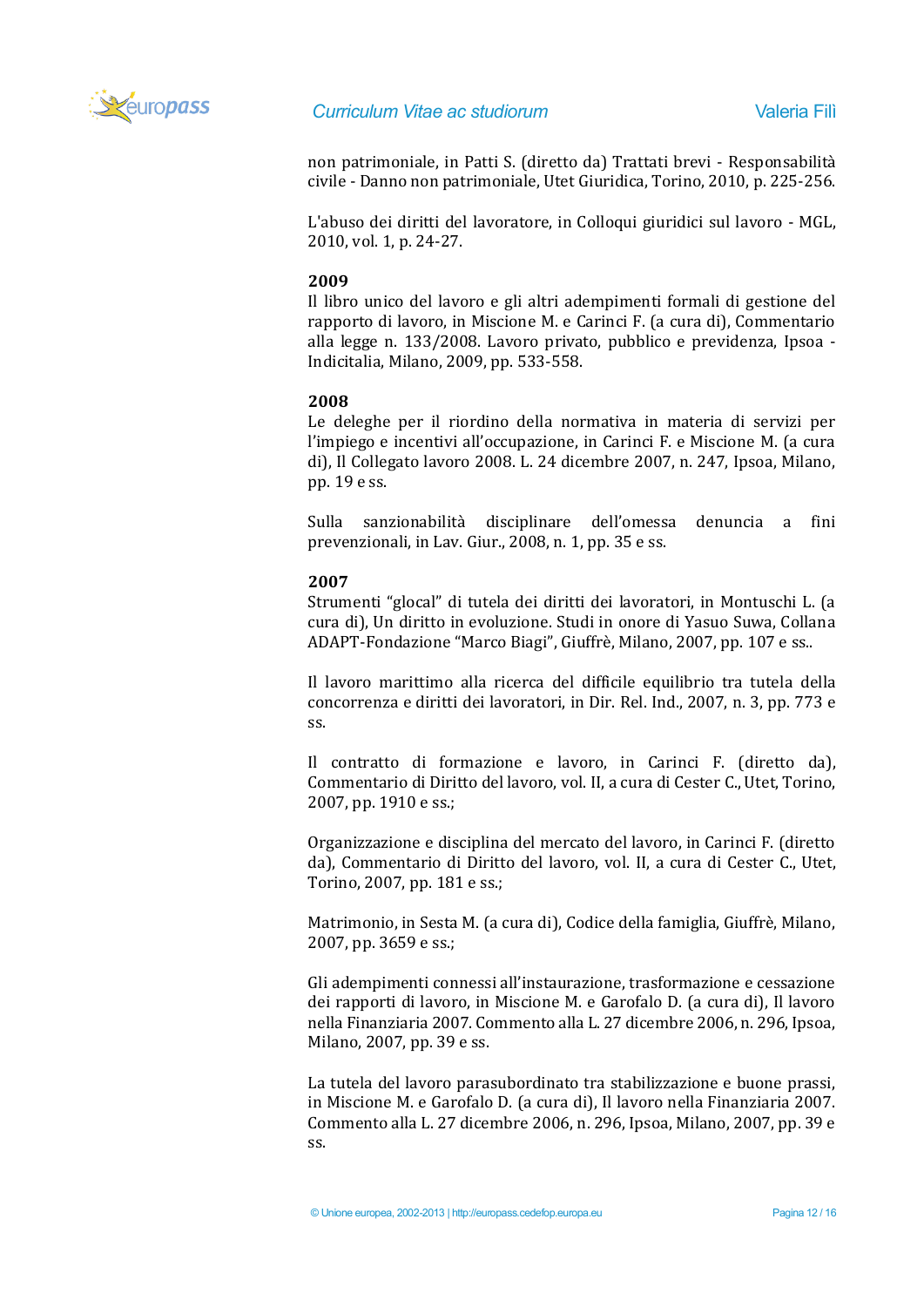

La comunicazione anticipata dell'assunzione e gli adempimenti successivi, in Lav. giur., 2007, 2007, n. 3, pp. 233 e ss.

#### **2006**

La collaborazione a progetto tra statuto protettivo del lavoratore e "resistenza" della fattispecie, in Arg. dir. lav., 2006, pp. 1693 e ss.

Non applicabilità della reintegrazione per il dirigente generale di una ASL, in Lav. giur., 2006, n. 9, pp. 898 e ss.

Il lavoro a progetto nelle circolari del ministero del lavoro, in Lav. giur., 2006, n. 9, pp. 853 e ss.

Collaborazioni coordinate e continuative e pubbliche amministrazioni tra legalità (dover essere) e necessità (essere), in Lavoro nelle p.a., 2006, n. 1, pp. 117 e ss.

La forma scritta nel contratto di lavoro a progetto, in Lav. giur., 2006, n. 3, pp. 213 e ss.

#### **2005**

Il lavoro a progetto in una pronuncia pioniera della giurisprudenza di merito, in Lav. giur., 2005, n. 7, pp. 651 e ss.

La riforma "Biagi" corretta e costituzionalizzata. Appunti dopo il decreto correttivo e il vaglio costituzionale, in Lav. giur., 2005, n. 5, pp. 405 e ss.

I fondi bilaterali per i lavoratori somministrati, in AA.VV., Il correttivo alla legge di riforma del mercato del lavoro. D.Lgs. n. 276/2003 come modificato dal D.Lgs. n. 251/2004, Commentario coordinato dal Carinci F., vol.8-V, 2005, Ipsoa, Milano, pp. 30 e ss.

#### **2004**

Le politiche per il lavoro possono trasformarsi in politiche per la famiglia? – Sezione II Le politiche locali, in AA.VV., La bassa fecondità tra costrizioni economiche e cambio di valori - Convegno Internazionale Roma il 15 e 16 maggio 2003, Collana «Atti dei Convegni Lincei», Accademia Nazionale dei Lincei, Roma, 2004, pp. 529 e ss.

Il contratto di formazione e lavoro, in Cester C. (a cura di), Il lavoro subordinato, Trattato I contratti nuovi, Collana Il diritto privato nella giurisprudenza, diretta da Cendon P., Utet, Torino, 2004, pp. 275 e ss.

Concorsi pubblici e riserve per i lavoratori precari, in Lavoro nelle p.a., 2004, n. 2, pp. 415 e ss.

Esperimenti regionali di politiche del lavoro e di politiche per la famiglia, in Lav. Giur., 2004, n. 4, pp. 341 e ss.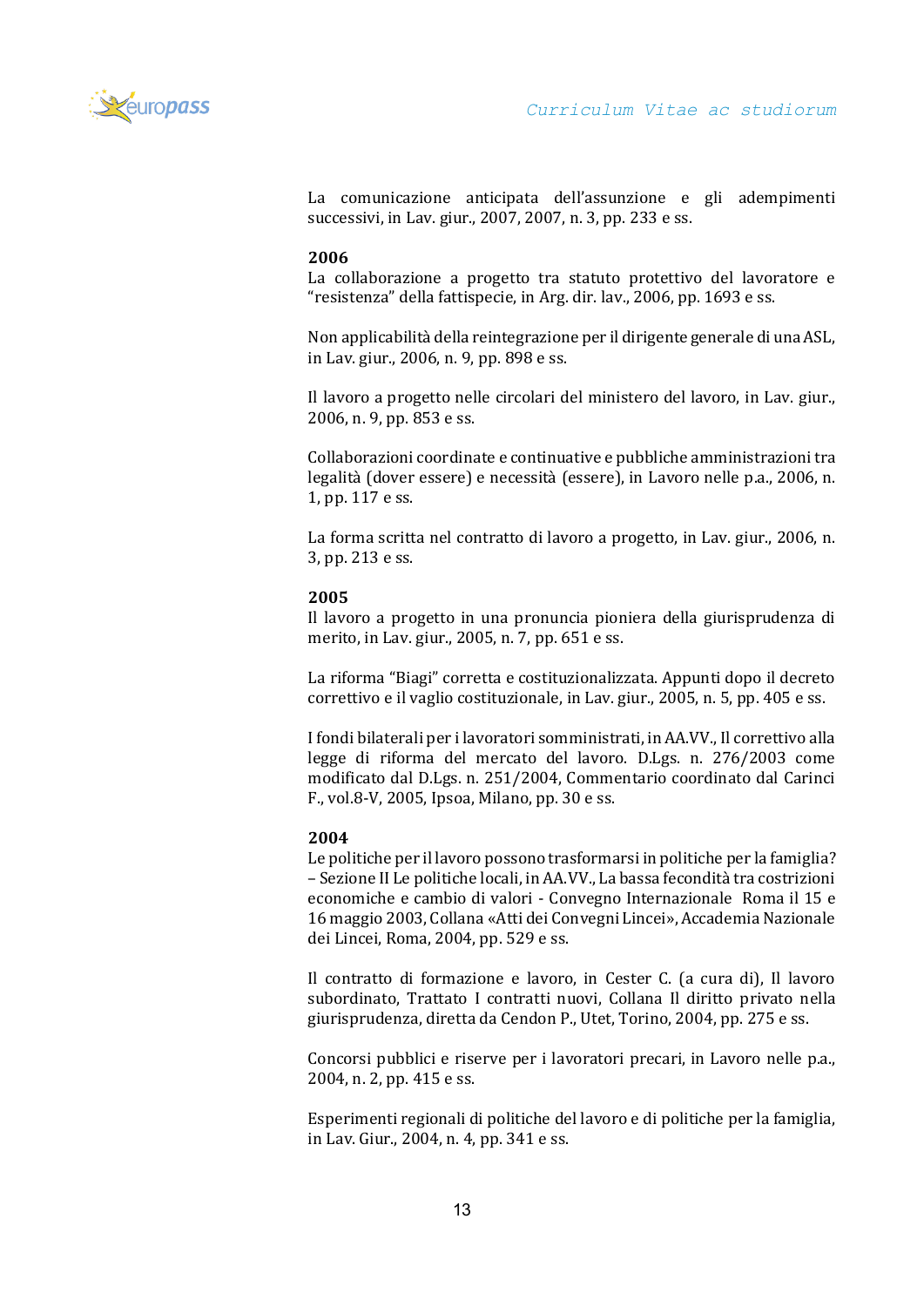

L'accesso al mercato del lavoro nella società dell'informazione – Commento all'art. 3, in Carinci F. (coordinato da), Commentario al D.Lgs. 10 settembre 2003 n. 276, vol. I, Organizzazione e disciplina del mercato del lavoro, a cura di Miscione M. e Ricci M., Ipsoa, Milano, 2004, pp. 98ss.

L'accreditamento regionale dei servizi per l'impiego – Commento all'art. 7, in Carinci F. (coordinato da), Commentario al D.Lgs. 10 settembre 2003 n. 276, vol. I, Organizzazione e disciplina del mercato del lavoro, a cura di Miscione M. e Ricci M., Ipsoa, Milano, 2004, pp. 190 e ss.

I fondi bilaterali per i lavoratori somministrati – Commento all'art. 12, in Carinci F. (coordinato da), Commentario al D.Lgs. 10 settembre 2003 n. 276, vol. I, Organizzazione e disciplina del mercato del lavoro, a cura di Miscione M. e Ricci M., Ipsoa, Milano, 2004, pp. 257 e ss.

## **2003**

Servizi per l'impiego e collocamento, in Carinci M.T. (a cura di), La legge delega in materia di occupazione e mercato del lavoro – L. n. 30/2003, Collana leggi e lavoro diretta da Carinci F., Ipsoa, Milano, 2003, pp. 30 e ss.

Ragionando su servizi per l'impiego, diritto al lavoro e principio di leale collaborazione, in Riv. It. Dir. Lav., 2003, n. 3, pp. 331 e ss.

## **2002**

L'annunciata revisione della disciplina dei servizi pubblici e privati per l'impiego, in Carinci F. e Miscione M. (a cura di), Il diritto del lavoro dal 'Libro Bianco' al Disegno di legge delega 2002, Ipsoa, Milano, 2002, pp. 33 e ss.

Gli obblighi di informazione ai lavoratori e alle rappresentanze - Commento all'art.9, in Menghini L. (a cura di) La nuova disciplina del contratto a termine, Collana Leggi e lavoro diretta da Carinci F., Ipsoa, 2002, pp. 160 e ss.

Il diritto di precedenza - Commento all'art. 10, commi 9 e 10, in Menghini L. (a cura di) La nuova disciplina del contratto a termine, Collana Leggi e lavoro diretta da Carinci F., Ipsoa, 2002, pp. 200 e ss.

#### **2001**

Non solo attività di mediazione per le agenzie private nella Finanziaria 2001, in Lav. Giur., 2001, n. 5, pp. 417 e ss.

Lavoratori extracomunitari, parità di trattamento e avviamento a selezione presso le P.A., in Lav. giur., 2001, n. 10. pp. 979 e ss.

Il collocamento dei disabili nel Friuli-Venezia Giulia, in Lav. Giur., 2001, n. 3, pp. 214 e ss.

#### **2000**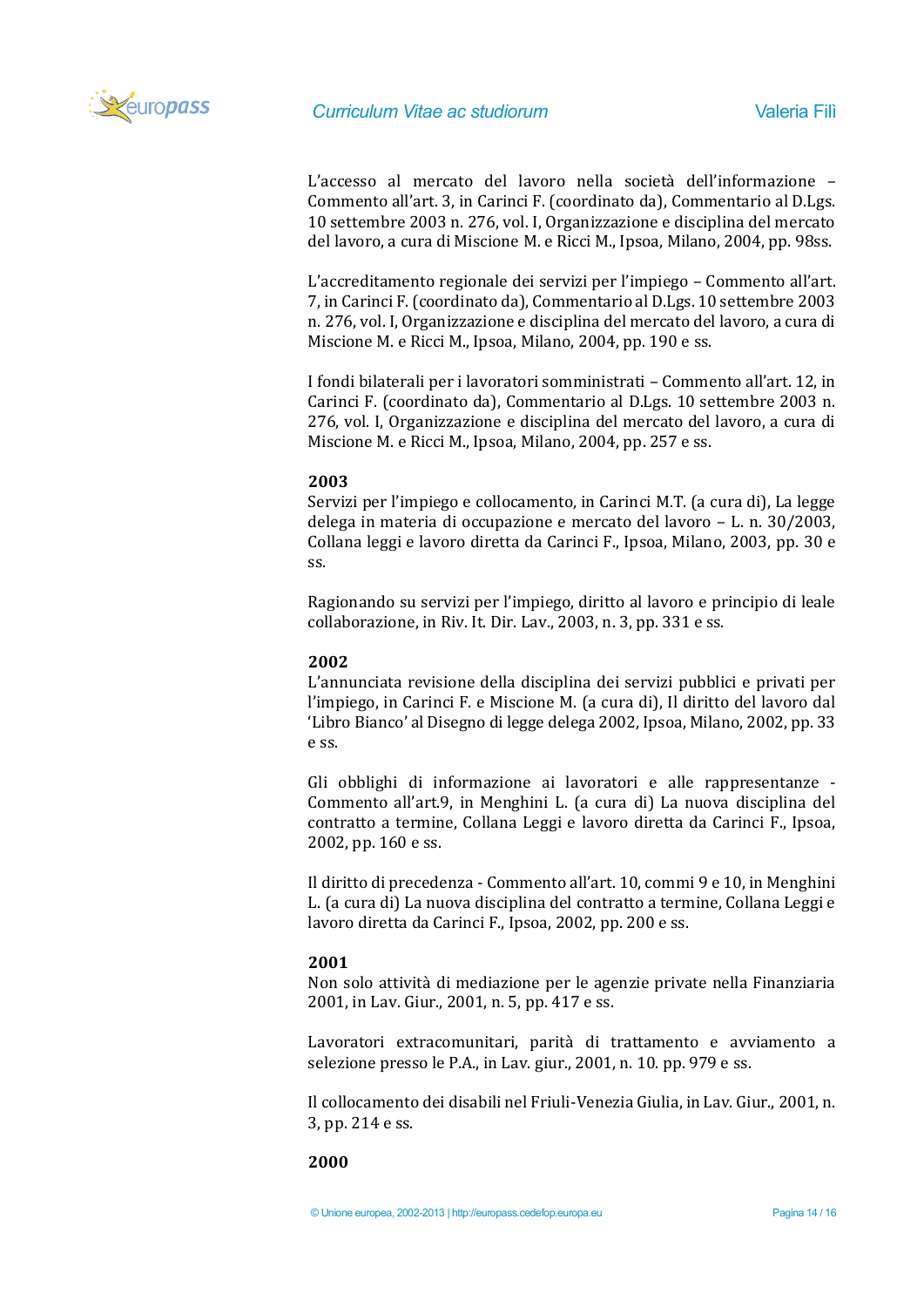

La precettazione, in Menghini L., Miscione M. e Vallebona A. (a cura di) La nuova legge sullo sciopero nei servizi essenziali, Padova, Cedam, 2000, pp. 89 e ss.

La Corte Costituzionale boccia il referendum sul collocamento, nota a Corte Cost. 7 febbraio 2000 n. 39, in ILLeJ, vol. II, n. 2, marzo 2000, http://www.labourlawjournal.it, ISSN 1561-8048.

Il collocamento italiano torna avanti alla Corte di Giustizia (nota a Corte di Giustizia delle Comunità Europee 8 giugno 2000), in Lav. giur., 2000, n. 8, pp. 749 e ss.

# **1999**

Sanzioni e procedimento disciplinare. Principi generali, in Lavoro nelle p.a., 1999, n. 5, pp. 825 e ss.

Le nuove prospettive sullo sciopero nei servizi essenziali, in Lav. Giur., 1999, n. 5, pp. 412 e ss.

Decentramento e servizi per l'impiego nell'art. 45 del Collegato lavoro, in Dir. prat. lav., 1999, n. 41, pp. 2885 e ss.

Casi e questioni in materia di lavoro - Termine e part-time: proposte di referendum, in Lav. giur., 1999, n. 11, pp. 1039 e ss.

Blocco dell'indicizzazione delle retribuzioni e compensi per lavoro straordinario, in Lav. Giur., 1999, n. 8, pp. 739 e ss.

# **1998**

I soggetti coinvolti nel fondo bancari e i modelli di riferimento, in Dir. prat. lav., 1998, n. 23 - Speciale credito, pp. 1517 e ss.

Decentramento amministrativo e politiche attive del lavoro nel Friuli-Venezia Giulia, in Lav. giur., 1998, n. 5, pp. 371 e ss.

Casi e questioni in materia di lavoro - Il nuovo collocamento - Il primo decreto delegato dell'Emilia Romagna, in Lav. giur., 1998, n. 8, pp. 670 e ss.

Ancora sul licenziamento per scarso rendimento da eccessiva morbilità, in Lav. giur., 1998, n. 4, pp. 300 e ss.

# **1997**

La nuova disciplina del collocamento nel Friuli-Venezia Giulia, in Dir. prat. lav., 1997, n. 27, pp. 1923 e ss.

See:<https://air.uniud.it/>